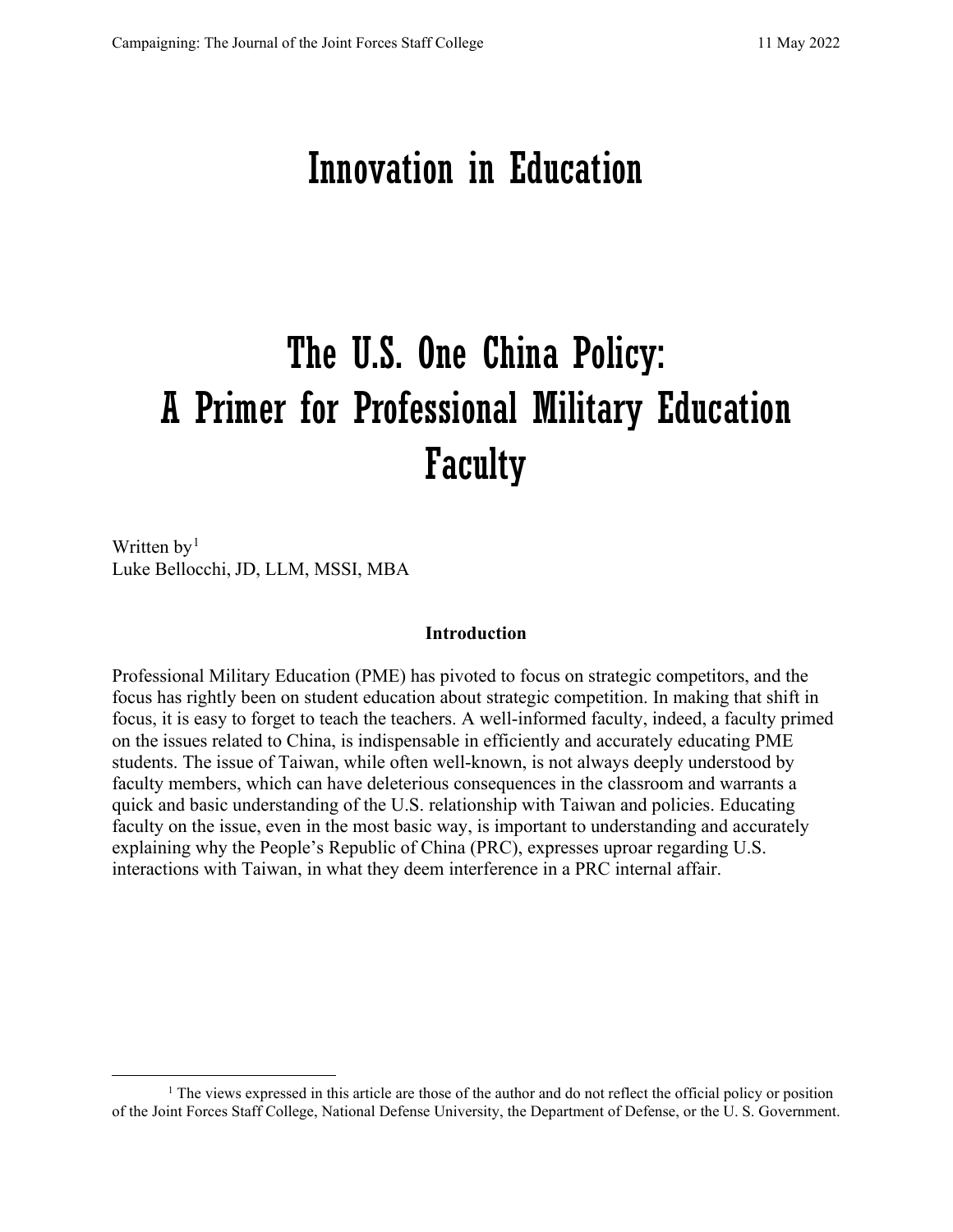

Figure 1: Map of China and Southeast Asian Countries identifying key geographic points. Source: Central Intelligence Agency, "Taiwan," CIA World Factbook 2021, accessed March 14, 2022, https://www.cia.gov/theworld-factbook/static/72473a8cc0468e70e5a829b4b1d27047/TW-locator-map.jpg.

Pundits blamed President Biden for a diplomatic *faux pas* when he said "we have a commitment" to defend Taiwan against a PRC attack, and media outlets similarly blamed President Trump, in 2016, after he accepted a congratulatory call from the democratically elected President of Taiwan, Tsai Ing-wen. Most experts agree that the media portrayal was inaccurate, and that Taiwan is a strategically important island to both the PRC and to the U.S. allies in the vicinity.<sup>[1](#page-8-0)</sup>

Regardless of the expert consensus, there remains much unaddressed confusion when it comes to U.S. foreign policy with China and in particular the U.S. One China Policy (OPC).<sup>[2](#page-8-1)</sup> Media outlets often portray the OPC as if it was an agreement between the U.S. and PRC on the status of Taiwan and fail to explain the history leading up to the U.S. strategy and policy regarding Taiwan. Failure to address those areas can leave faculty, and thus graduating PME students, blind to each nation's strategic choices and gray zone approaches.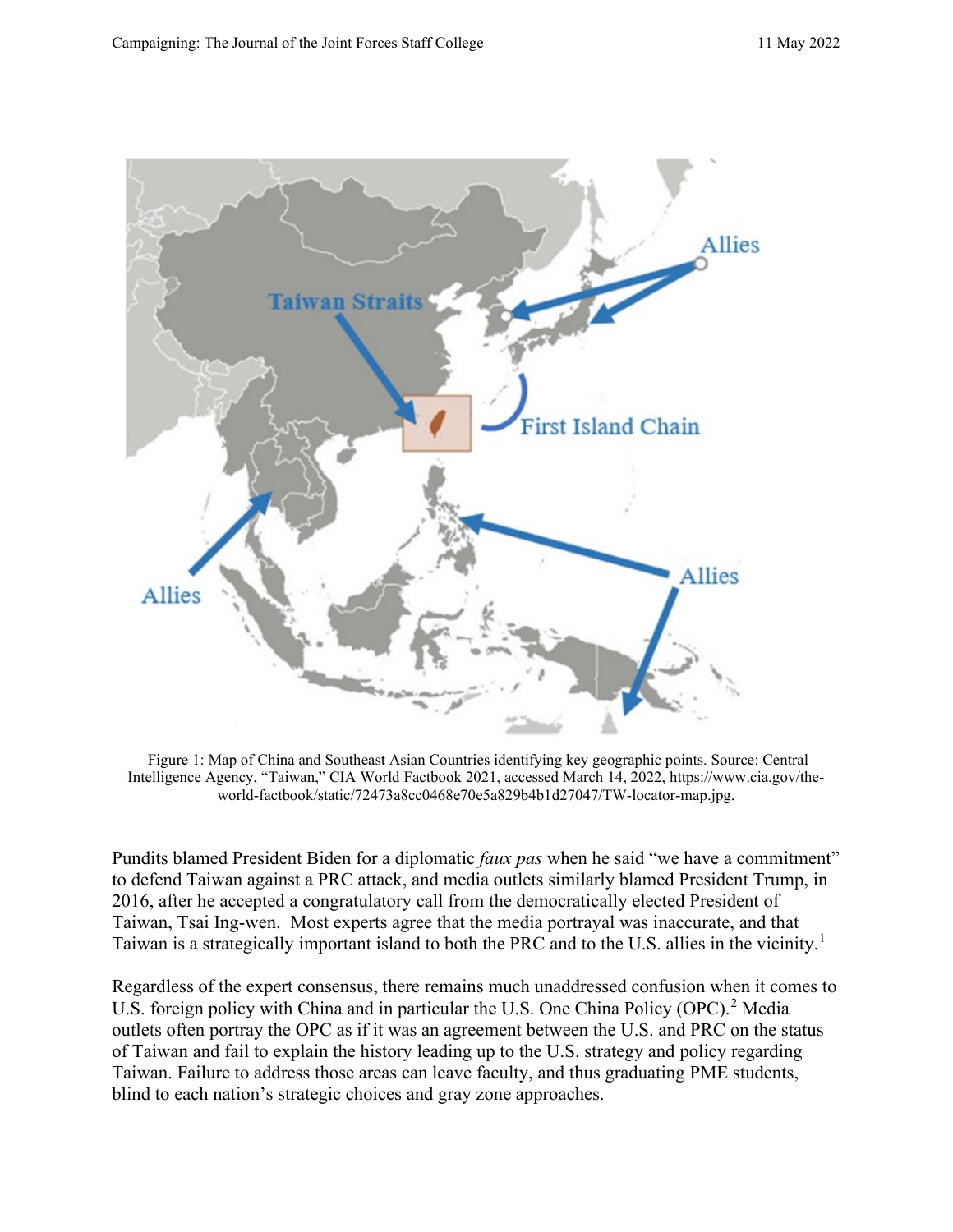#### **The U.S. History and its Ramifications on the Present**

The U.S. allied with Chiang Kai-Shek, the leader of the nationalist government of the Republic of China (ROC) during World War II. After Japan surrendered to the allies, civil war between the ROC and Chinese communists, led by Mao Ze-dong. Mao prevailed and established the current PRC government and by 1949. Chiang fled to Taiwan with his remaining ROC forces and government. In 1972, President Nixon opened relations with the PRC in an attempt to "play the China card" against the Soviet Union, and then in 1979, President Carter formally switched diplomatic recognition from the ROC to the PRC. The PRC and the ROC continue to dispute the legitimacy of each other's claims as the rightful government of China. The nature of the dispute, however, has manifested in different ways and shifted its point of emphasis over time.

#### **One China Policy – Just the Basics**

The U.S. One China Policy (OCP) has often been misstated, which is unsurprising given how, over time, it has morphed. In some ways, the confusion is both feature and flaw. The U.S. policy is sometimes said to maintain "strategic ambiguity" towards Taiwan. Through ambiguity, and thus some confusion, two tenets of *our* OCP are clear and established. First, *our* OCP recognizes the PRC as the sole legal government of China. Second, though it recognizes the PRC, that does not mean that it agrees with the PRC's position that Taiwan is part of the PRC.

The controversial and disputed part of *our* OCP is whether Taiwan is part of China. There are three communiques establishing the U.S. recognition of the PRC diplomatically, but the translation of the communiques between English and Chinese leads to vastly different interpretations. The PRC version states the U.S. "recognizes" Taiwan to be part of China, but the U.S. version states that the U.S. "acknowledges the Chinese position."[3](#page-8-2) The full English text declares that: "The Government of the United States of America acknowledges the Chinese position that there is but one China and Taiwan is part of China."<sup>[4](#page-8-3)</sup>

When national security agencies discuss *our* OCP, they often reiterate that the U.S. "continues to abide by" and "there is no change" in *our* OCP. They also refer to one or more additional documents, and the most common additional reference they make is to the Taiwan Relations Act (TRA). They make the additional references because without them the U.S. statement above does not mean much with regards to Taiwan.

*The Taiwan Relations Act (TRA).* The TRA was enacted as the U.S. officially switched diplomatic relations from the ROC to the PRC in 1979. At that time, the PRC officially established its embassy in Washington D.C., the ROC closed its embassy, and the U.S. abrogated its 19[5](#page-9-0)4 mutual defense treaty with the ROC.<sup>5</sup> Despite the abrogation, Congress created a mechanism through which unofficial relations with and arms sales to Taiwan could continue. After the diplomatic switch of recognition, the U.S. government ceased any official reference to "ROC" and generally referred to the governing institutions on Taiwan as "Taiwan" or "Taiwan authorities."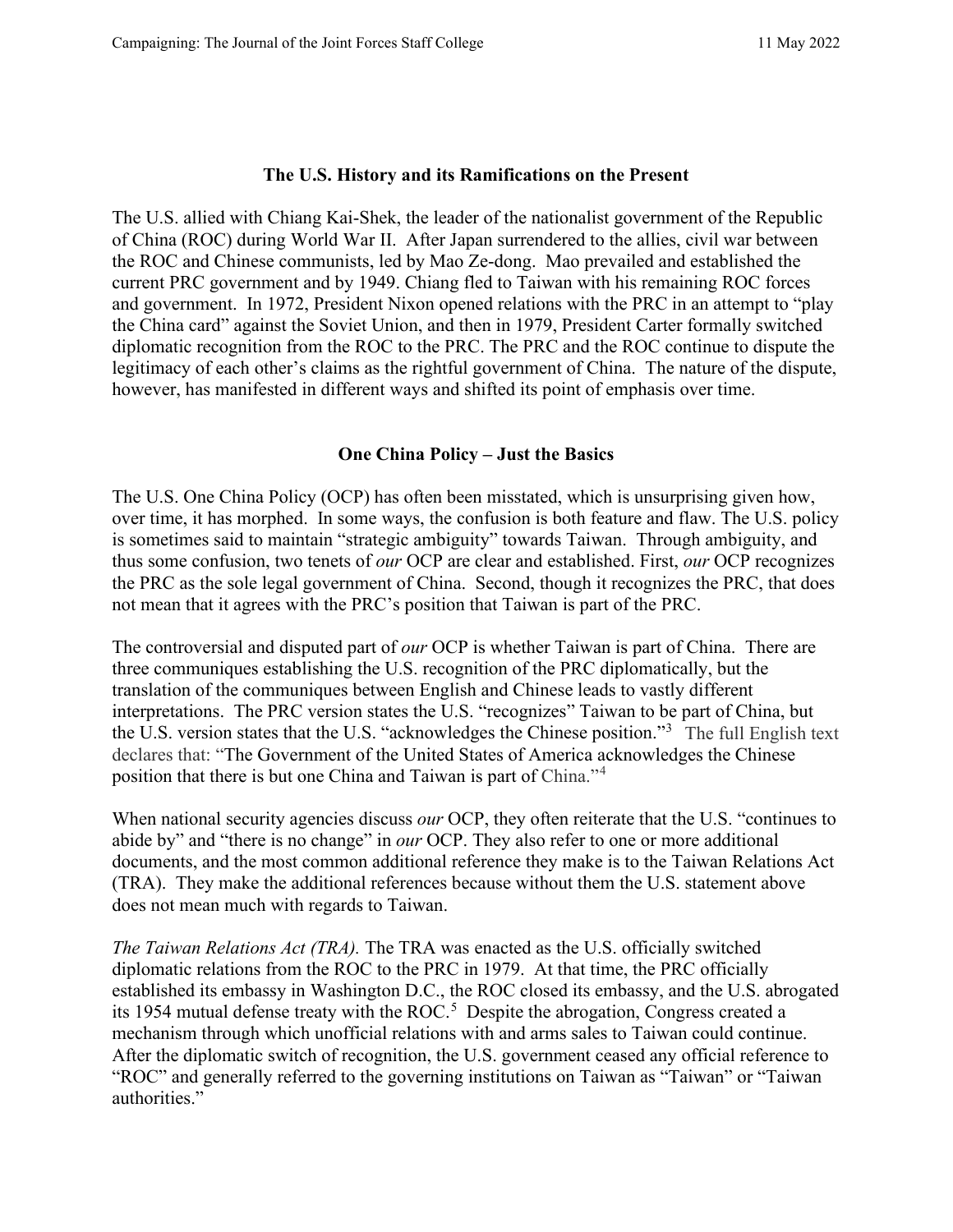The TRA explicitly states that the U.S. will provide Taiwan with arms of a defensive character and that the U.S. will maintain the capacity of the United States to resist any resort to force or other forms of coercion that will jeopardize the security, or the social or economic system, of the people on Taiwan.<sup>[6](#page-9-1)</sup> Recent statements and the executive branches increased statements involving the TRA indicate a move towards strategic clarity and suggest closer relations with Taiwan.<sup>[7](#page-9-2)</sup> Moreover, formal U.S. allies, such as Japan and Australia, expressed concern over any PRC aggressive intent, both militarily and commercially, towards Taiwan because of its strategic location.<sup>[8](#page-9-3)</sup>

*Six Assurances.* In addition to the three communiques, other communications attempt to clarify the U.S. policy regarding Taiwan. In 1982, President Reagan generated a communication to Taiwan which became known as the Six Assurances, and later President Clinton made a statement that the Taiwan issue must be made with the assent of the people of Taiwan.<sup>[9](#page-9-4)</sup> In their modern application, several concepts underpin each of the statements:

- The TRA and the third communique set an expectation that the U.S. will resolve the issue of Taiwan through peaceful means by establishing diplomatic relations with the PRC.<sup>[10](#page-9-5)</sup>
- The TRA also made clear that any form of commercial boycotts would be of grave concern to the U.S., and it will resist such threats to the social/economic system of the people of Taiwan.<sup>[11](#page-9-6)</sup>
- The U.S. opposes change in the sovereign status of Taiwan without the assent of the people of Taiwan.<sup>[12](#page-9-7)</sup>
- There is no change to the U.S. position on the issue of sovereignty over Taiwan.<sup>[13](#page-9-8)</sup>
- For the U.S., there is no certain date established for ending arms sales to Taiwan.<sup>[14](#page-9-9)</sup>

## **Basics of Unofficial Relationship with Taiwan – American Institute in Taiwan (AIT)**

In 1979, when the U.S. broke diplomatic ties to the ROC and recognized the PRC as the government of China, it did not officially take a position on the issue of sovereignty over Taiwan. In fact, the issue had never been resolved at any of the conferences after WWII. The Japanese simply ceded its official sovereignty over the colony they held since 1895. The ROC had accepted the Japanese surrender in 1945, and the Japanese had fully retreated its forces from Taiwan by 1949.[15](#page-9-10) The sovereignty status of Taiwan is thus unsettled, and the lack of settlement remains the U.S. position. Note, however, that unlike Germany and Korea, the PRC and ROC both insisted that only one government could be recognized by the U.S. and international community to avoid dividing China into East and West countries.

Taiwan is a major trading hub and commercial center and listed among the world's most advanced economies by the International Monetary Fund (IMF), so most countries seek to continue their commercial relationship. For instance, under the Taiwan Relations Act, the U.S. established a non-profit organization funded by the U.S. Government (USG) called the American Institute in Taiwan (AIT). The Institute, has since its establishment provided all the functions of a U.S. embassy in Taiwan. In fact, it has been staffed by American career diplomats and other government employees. The ROC has their counterpart in the U.S. called The Taipei Economic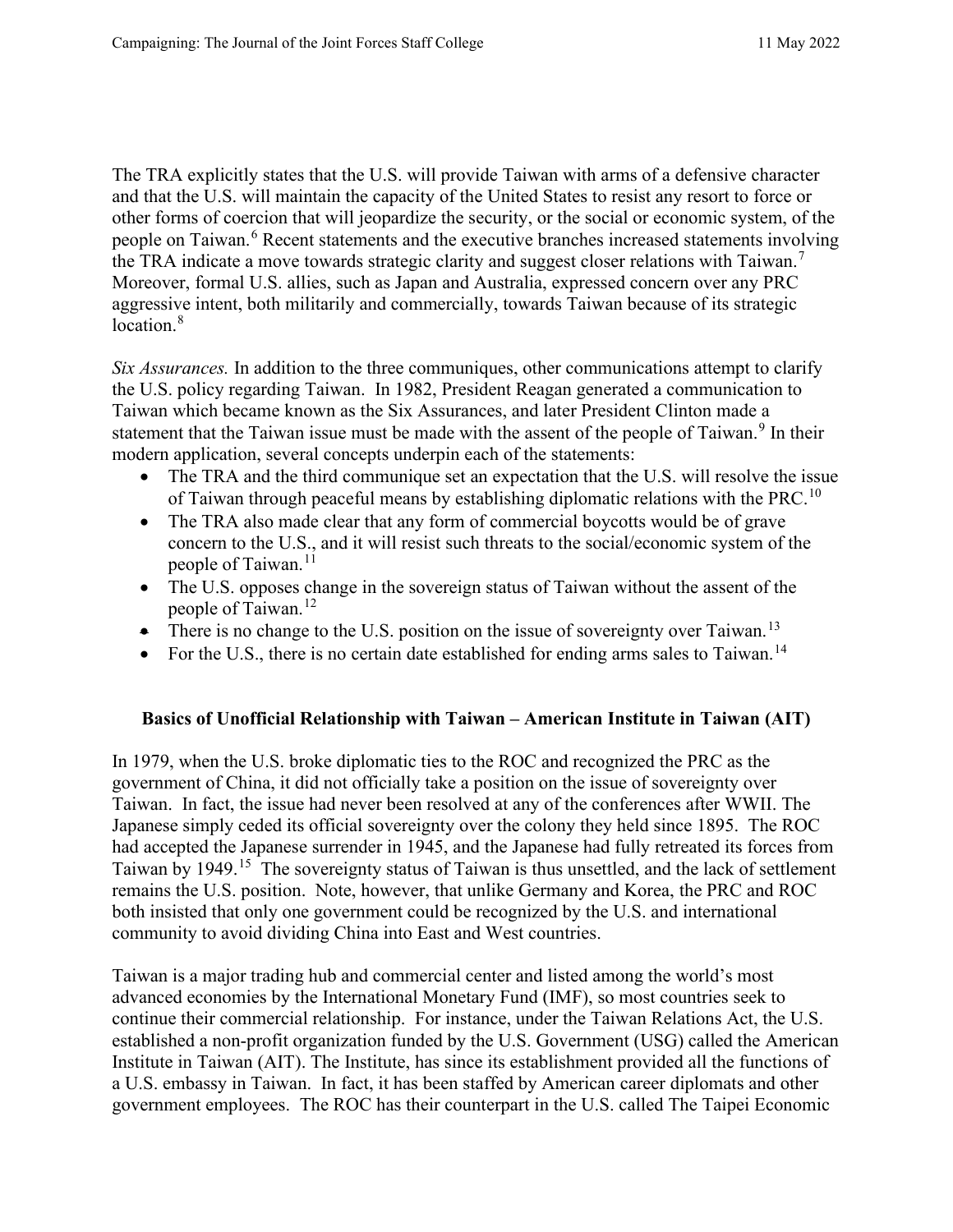Cultural and Representative Office (TECRO) that provides the same diplomatic and government functions. Most countries have an equivalent construct to conduct unofficial diplomacy with Taiwan.

In the past, the State Department issued numerous, sometimes excessively restrictive, rules regarding any Taiwan officials traveling through the U.S. and U.S. executive branch behavior towards Taiwan in an effort not to disturb the PRC diplomatic relationship; however, of late, the rules have slowly been loosened to allow for increased operational contacts between official Americans and Taiwan.<sup>[16](#page-9-11)</sup> For example, a requirement existed that all AIT staff had to resign from the State Department and get rehired after their AIT assignment, and only recently did AIT start hoisting an American flag.<sup> $17$ </sup> In 1994, the DOS essentially restricted the President of Taiwan from leaving his plane while it refueled in Hawaii on the way to Nelson Mandela's inauguration.<sup>[18](#page-9-13)</sup> In response, Congress passed unanimous legislation the next year to grant him a visa to privately visit his alma mater.[19](#page-9-14) In 2019, Current President Tsai Ing-wen was allowed to give a speech in Honolulu as part of a planned stop in route to other international meetings.<sup>20</sup> According to press reports, new guidelines now allow U.S. officials to hold working-level meetings in federal buildings or at the Taiwan de facto consular offices in New York.<sup>[21](#page-9-16)</sup>

#### **Current Political Situation and Taiwan's Calls for Independence**

After Chiang and the ROC moved to Taiwan in 1949, the island, essentially, existed under martial law until 1987. Restrictions lasted until the early 1990s, when the ROC President, Li Teng-hui, instituted major reforms to allow for free elections in Taiwan, an island about the size of Belgium and populated by 24 million people.[22](#page-9-17) One of the main issues that affect Taiwan electoral politics is ethnicity. Although Chiang had brought his army and a significant population to the island in 1949, most of the population had family roots in the island dating back centuries and considered themselves "Taiwanese." Those who consider themselves Taiwanese or indigenous to the island have their own language,  $^{23}$  $^{23}$  $^{23}$  which is believed to be based in Fujianese rather than Mandarin Chinese.<sup>24</sup> Although the differences have not played a definitive role in party politics, the two main parties in Taiwan have certain historical roots. The party of Chiang that controlled the island through its martial law years, the Kuomintang (KMT), has roots in the mainlander population, while the other predominant party, the Democratic Progressive Party (DPP), has roots with those who call themselves Taiwanese. However, descendants of those who moved in 1949 increasingly identify as Taiwanese regardless of their family history.

Not surprisingly, even the descendants of those who retreated to Taiwan in 1949 find fewer connections to mainland China, and many on Taiwan have called for declaring outright independence from China, considering themselves to always have been separate from China.<sup>[25](#page-10-2)</sup> In Taiwan's vibrant and free democracy, the DPP—a party that has declared Taiwan to already be an independent country— $^{26}$  $^{26}$  $^{26}$  has won the Presidency four times, including the current administration of Tsai Ing-wen. In the past, it appears the U.S. placed pressure on the DPP leadership to state that they will not declare independence or hold a referendum on the question, apparently in an effort to stave off a PRC military reaction.<sup>[27](#page-10-4)</sup>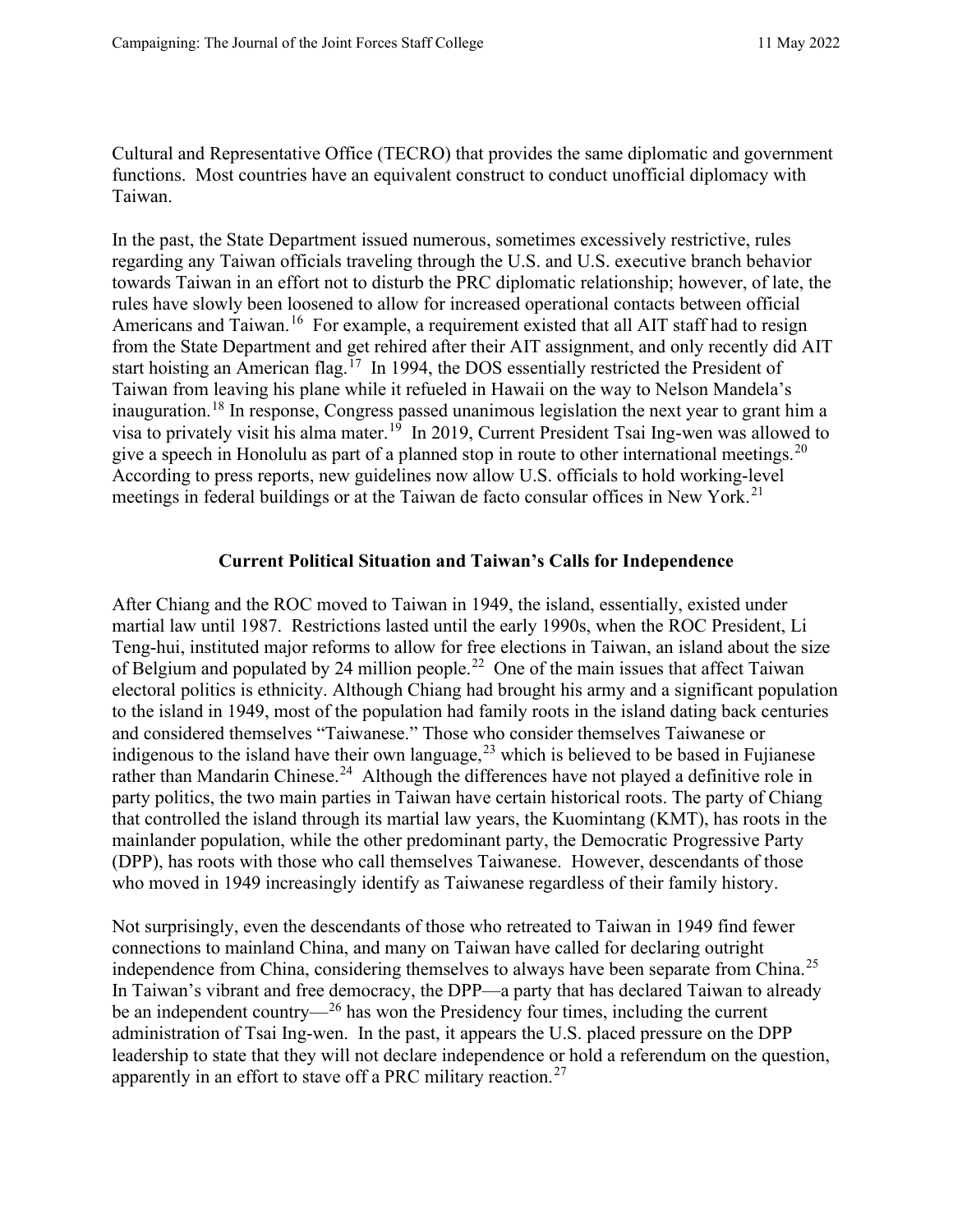At the same time, the U.S. has slowly come to support Taiwan's participation in world institutions, such as the World Health Organization (WHO).<sup>28</sup> Part of the U.S. shift relates to the depth of the ROC democracy. When the ROC adopted its take-it-or-leave-it diplomatic stance regarding U.S. and United Nations (UN) diplomatic recognition, it was not the vibrant democracy it is today. That lack of democratic values and institutions left its people without representation in international organizations without their assent. Despite seeming anachronistic, for now, Taiwan is still called the Republic of China (ROC) or sometimes ROC Taiwan, and it remains locked out of most international organizations even though it has clearly operated as a separate *de facto* governing body for more than 70 years.

#### **Arms Sales**

The Taiwan Relations Act (TRA) requires the U.S. to continue arms sales to Taiwan to provide for their self-defense. At times, the U.S. has indicated that it might gradually reduce the armament provided to Taiwan, but such reductions are premised on the PRC pursuing a peaceful resolution.<sup>29</sup> At other times, the PRC sought to demonstrate they could peacefully manage the transition of Hong Kong from the British in 1997 and that their "one country, two systems" policy could be applied to Taiwan.<sup>[30](#page-10-7)</sup> Recent suppression of the rights of speech, the press, peaceful demonstrations, and fair elections in Hong Kong have proven otherwise. Such PRC efforts seem to have played a decisive role in Taiwan's latest elections, favoring the DPP and increased anti-PRC political agendas. Further, instead of de-escalating arms build-up across from Taiwan and renouncing the use of force against Taiwan, the PRC has increased its offensive missile capability in the region and recently conducted dangerous military exercises aimed at Taiwan.<sup>31</sup>

Much of the arms sales to Taiwan involve direct sales of finished products such as F-16s and Abrams tanks, but they are often only sophisticated parts that the ROC is fully capable of integrating. Nevertheless, since the 1990s, the balance of economic power and a corresponding military production capacity has clearly shifted to the PRC. Much is written about the PRC's increased ability to wage a conventional war, and whether the PRC is able to take Taiwan quickly and declare a *fait accompli*. [32](#page-10-9) One could argue, however, that any initial stages of a war for unification are likely to be asymmetric in nature. In fact, the PRC has engaged in cyberattacks against Taiwan<sup>[33](#page-10-10)</sup> and has used economic pressure on foreign companies and countries doing business with Taiwan to create a stranglehold.<sup>34</sup>

#### **Competing in the Gray Zone**

Much has been discussed within national security circles concerning gray zone activities against the U.S. Taiwan, PRC, and gray zone activities are clearly related. And while much ado is made about U.S. competitors acting in the gray zone, it is wise to remember that the opacity of gray zone activity is mutual for all competitors. The U.S. has "adhered to" *our* One China Policy basically since its inception, but over the past few years has started to push back against China's aggression against Taiwan through countering activities. In one way, the U.S. has been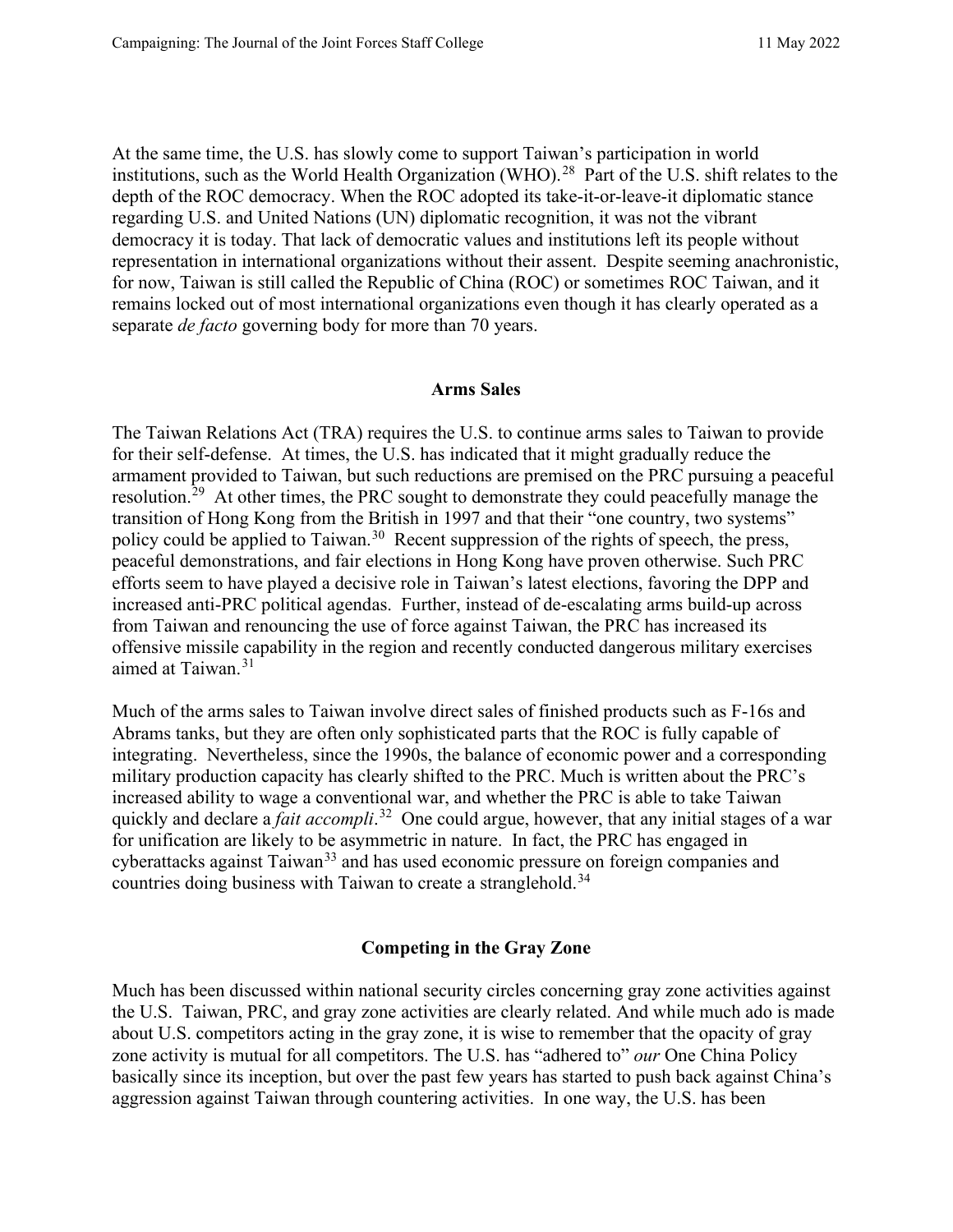operating in the gray zone respective to Taiwan through "strategic ambiguity."[35](#page-10-12) In the past strategic ambiguity has allowed the U.S. to employ Taiwan as a bargaining chip and extract concessions from the PRC, recent PRC military aggression may require more overt countering actions. Taiwan is too strategically important, militarily and commercially, to be allowed to be controlled by an authoritarian competitor regime.<sup>[36](#page-10-13)</sup> Taiwan is also, undeniably, a vibrant democracy, and it belongs in league with democracies to resist authoritarianism.<sup>37</sup>

The PRC has engaged in its own gray zone actions for many years. Although it has never renounced the use of force to unify itself with Taiwan, it has made numerous statements that appear to the world as if it seeks a peaceful resolution, including the "one country, two systems" policy. Furthermore, the PRC has used its international leverage in the UN to exclude Taiwan from any international participation, including the World Health Organization (WHO), even during the entire COVID pandemic.<sup>38</sup> Using its financial leverage, the PRC has lured away the few countries that still recognize the ROC diplomatically,[39](#page-10-16) and taken diplomatic and commercial countermeasures whenever other countries and their businesses commit what they consider a *faux pas* in doing business with Taiwan.<sup>40</sup> Meanwhile, the PRC has tried to covertly build missile and amphibious military capabilities across the Taiwan Straits for many years while overtly denying they have any intention of reclaiming Taiwan by force.

The more China makes aggressive military moves towards Taiwan, the more it makes sense for the U.S. and its allies to clarify its strategic intent to defend Taiwan and to allow Taiwan to join international organizations.[41](#page-11-0) In fact, Japan and Australia have been increasingly pointed in their statements to addressing recent aggression, and Japan appears to be calling for outright strategic clarity on the matter.<sup>42</sup> The U.S. has recently begun operational planning with Japan for a Taiwan contingency.[43](#page-11-2) Europe has—like the United States—attempted to follow an engagement approach with China, during the past few years there has been a major shift towards also viewing China as a strategic competitor. In early December, the EU announced new measures to deter economic coercion, specifically aimed at China.<sup>44</sup>

Strategic ambiguity, however, favors incremental moves that viewed discretely do not raise the specter of war but push the issue in a favorable direction, and incremental approaches are very often incident and context dependent. For example, right after abrogation of the Mutual Defense Treaty with Taiwan, it would have been impossible to send any U.S. military personnel or diplomats to Taiwan in an official capacity. Though, recently, the U.S. staffed the AIT with a Marine guard contingent just like most other U.S. embassies, and there are more overt reports of U.S. military personnel involved in training.<sup>[45](#page-11-4)</sup> Ostensibly, reason suggests that the U.S. has always included training as part of the arms sales to Taiwan. In the past, the U.S. has said the Taiwan issue should be resolved by both sides, but more recently it has stated that the issue must be resolved with the assent of the people of Taiwan. In the past, *our* OCP was often stated by itself, but increasingly, the White House and State Department state *our* OCP "in accordance with" the TRA and/or Six Assurances.<sup>[46](#page-11-5)</sup> While seemingly innocuous in isolation, such modifications suggest incremental movement towards strategic clarity that are likely to continue but still constitute gray zone, i.e., ambiguous, activities that move the "needle" favorably.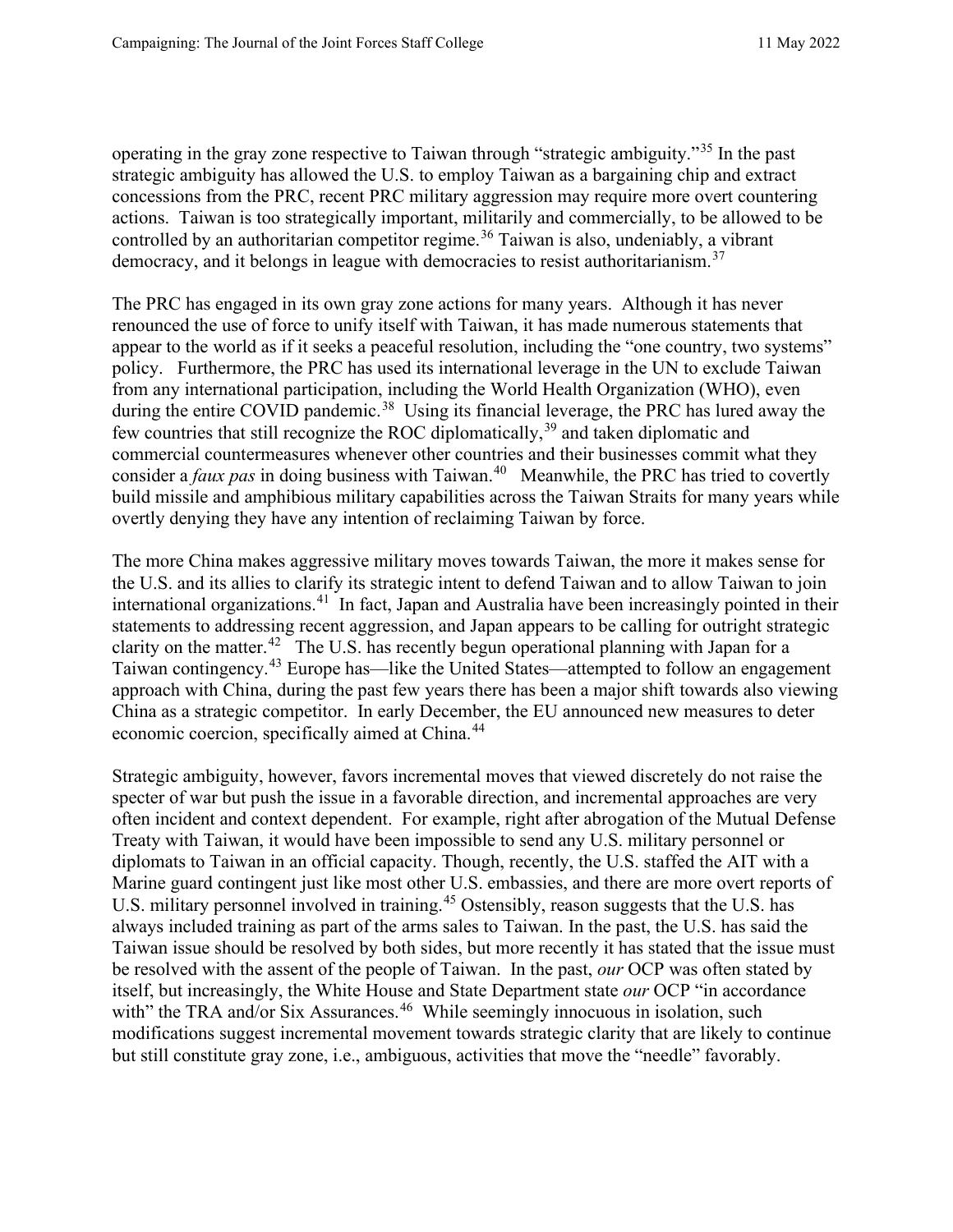Congress just passed, and the President signed, the National Defense Authorization Act for FY2022 (NDAA FY22).<sup>[47](#page-11-6)</sup> The NDAA FY22 contains several sections providing Congressional determinations that the TRA and the Six Assurances provide the "foundation for U.S.-Taiwan relations."[48](#page-11-7) It also requires the DoD to issue an annual report on Taiwan's asymmetric defensive capabilities and provide a plan "for assisting Taiwan in improving its defensive asymmetric capabilities," while reporting on PRC influence operations.<sup>[49](#page-11-8)</sup> The new NDAA also requires the DoD to provide a brief on "enhanced cooperation between the National Guard and Taiwan" in areas ranging from disaster relief to communications security).<sup>50</sup> Even more recently, the March 2022 Omnibus appropriations bill contains a section prohibiting the State Department (and its contractors) from purchasing or using maps that depict Taiwan as part of the PRC.<sup>51</sup> Essentially, the U.S. is slowly addressing Chinese gray zone activities with strategic clarity. Japan, Australia, and other allies may follow suit, in which case, the situation may eventually evolve into a *de facto* defense arrangement. The goal, it seems to suggest, is to create deterrent conditions, in which the PRC reevaluates the cost that endangering significant numbers of U.S. and U.S. allied personnel might bring if it applies military force against Taiwan.

The whole impetus for *our* OCP began with Nixon's diplomatic effort "play the China card" against the Soviets. The Soviet Union no longer exists, and the authoritarian regimes that are Russia and China appear to be gaining closer ties. Dramatic shifts to the strategic environment and geo-political context fundamentally alter the basis by which *our* OCP is founded and whether it remains a valid strategic approach.

## **Some Final Points**

The U.S. policy of strategic ambiguity towards Taiwan lends itself, by design, to learn about the proper language for discussing Taiwan in semi-official or official discussions, internal and external, which includes the classroom.

- Refer to it as "*our* One China Policy" or the U.S. OPC and not "the" One China Policy, which might imply that the U.S. and PRC are in agreement on what that means.<sup>52</sup>
- The U.S. does not have formal diplomatic relations with Taiwan, leading to confusion as to whether Taiwan is a country, but the U.S. also does not have diplomatic relations with North Korea and Iran either. Taiwan is still diplomatically recognized by some countries. Nevertheless, the PRC has an adverse reaction whenever Taiwan is labelled a country.<sup>[53](#page-11-12)</sup>
- The legal status of Taiwan is unsettled per the San Francisco Peace Treaty of 1951, meaning the U.S. has not taken a position on the future status of the island and favors a resolution that is arrived at peacefully.<sup>[54](#page-11-13)</sup>
- The U.S. simply *acknowledges* the Chinese position that Taiwan is part of China, but the U.S. does *not* agree with or recognize that position.
- Use "unification" or a similar word rather than "reunification" because the PRC has never held any sovereignty over Taiwan.
- When referring to *our* OCP, also state "in accordance with the Taiwan Relations Act" with or without also referring to the Six Assurances.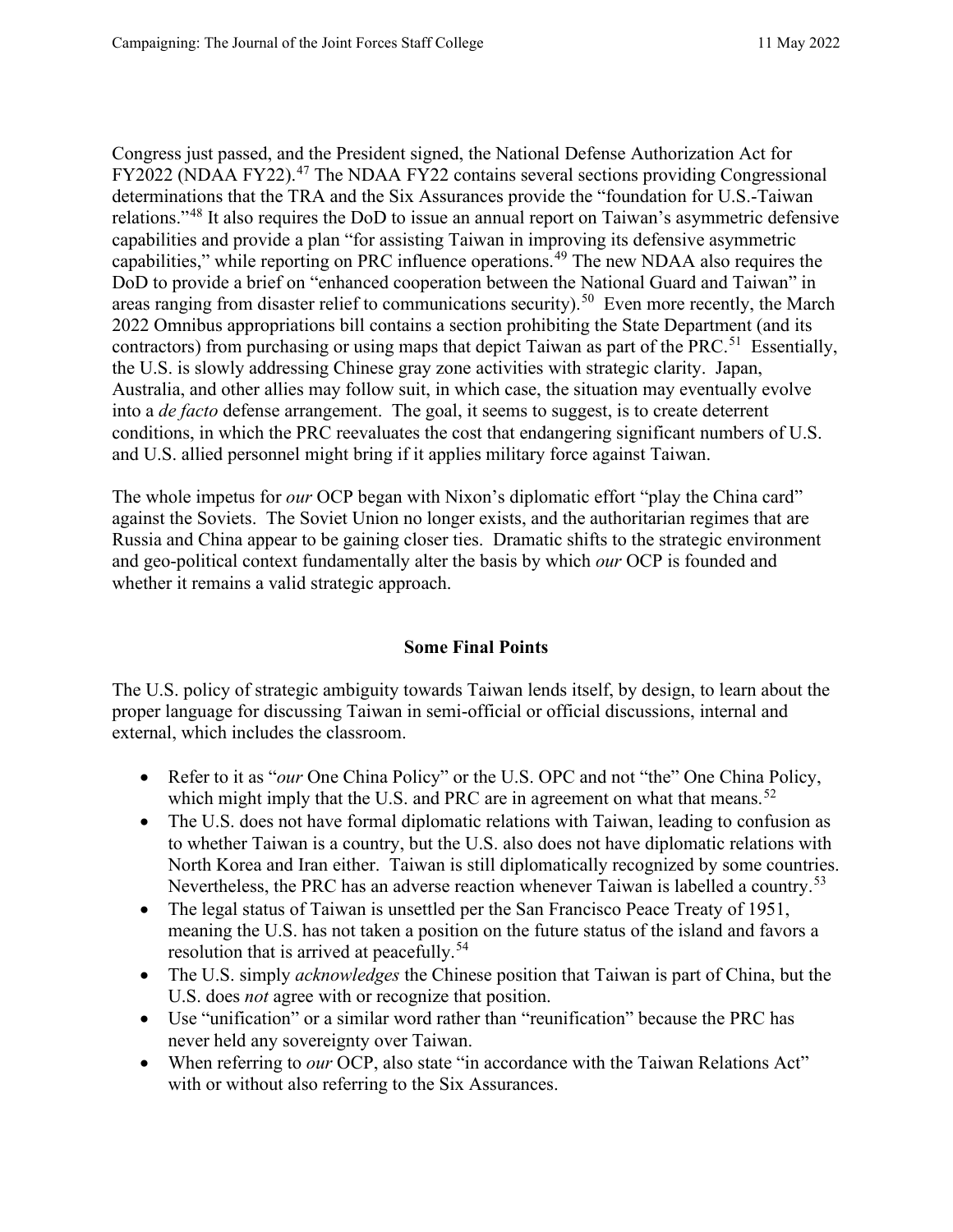- Always state the U.S. has an expectation that the Taiwan issue be resolved peacefully and without coercion.
- Improved ties between the PRC and Taiwan are dependent on the wishes of the people in democratic Taiwan, and not discouraged because of U.S. arms sales.
- Regarding increased military ties to Taiwan, there is no change in the U.S. OCP and the obligation under the TRA to provide arms, with training, to support Taiwan's selfdefense capabilities.
- The current U.S. position is to support Taiwan's participation in international organizations, including UN organizations, but not full membership in the UN.

#### **Conclusion**

Presidents have been unfairly scrutinized by the media despite the complex and detailed history and policies the U.S. adopted since Nixon's opening of China. There is wide consensus from across the ideological and political spectrums that such scrutiny is unwarranted.<sup>55</sup> Scathed or unscathed, confusion over U.S. policy on Taiwan continues, especially to non-experts. PME faculty can be forgiven for confusion related to teaching China related issues in the classroom. Much like during the Cold War, the distance, language, and culture of China are foreign to PME faculty.

As the PRC has moved more aggressively against Taiwan, there appears to be movement from the strategic ambiguity of the past toward strategic clarity, but the U.S. remains opaque in many policy regards. The entire policy is a delicate balance. If the U.S. or Taiwan say too much or too little, it might start a military conflict. As with all successful gray zone tactics, each move provides incremental advantage without providing a *casus belli*. While strategic ambiguity has allowed the U.S. some incremental moves, such as a slowly increasing military presence on the island, it has also started to clarify whether the U.S. and its allies will become more directly engaged in the defense of Taiwan. Teaching China in the classroom also requires faculty to find such balance. For most students, in-depth discussions of policy don't necessarily service the interests and purposes of the program, but a balanced discussion, pointing out the essential details, can lead to necessary clarity, promote learning, and help develop leaders capable of developing options that continue to balance policy and action until all other options are exhausted.

<span id="page-8-0"></span><sup>1</sup> Alan Wachman, *Why Taiwan: Geostrategic Rationales for China's Territorial Integrity*, (Stanford University Press, 2007), 118. Wachman quotes Jiefanjun Bao of the People's Liberation Army (PLA) as saying, "With Taiwan in hand, the Pacific Ocean will become China's open field to the East … strategic importance of Taiwan cannot be overstated." Wachman's point is the degree of importance China places on Taiwan to achieving their long-term strategic goals as opposed to considering Taiwan a mere symbolic obsession for the PRC.

<span id="page-8-1"></span><sup>&</sup>lt;sup>2</sup> U.S. policy makers sometimes refer to it as "our" One China Policy, with "our" meaning the U.S. Government and not a mutually agreed upon policy with the PRC. This article uses "our" OCP interchangeably with U.S. OCP.<br><sup>3</sup> For the full text of the communiques, see https://www.ait.org.tw/our-relationship/policy-history/key-u-s-foreig

<span id="page-8-2"></span>[policy-documents-region/.](https://www.ait.org.tw/our-relationship/policy-history/key-u-s-foreign-policy-documents-region/)

<span id="page-8-3"></span><sup>&</sup>lt;sup>4</sup> For the full text of the second communique, se[e https://www.ait.org.tw/our-relationship/policy-history/key-u-s](https://www.ait.org.tw/our-relationship/policy-history/key-u-s-foreign-policy-documents-region/)[foreign-policy-documents-region/.](https://www.ait.org.tw/our-relationship/policy-history/key-u-s-foreign-policy-documents-region/) Italics added by author for emphasis. It is important to note the PRC refer to their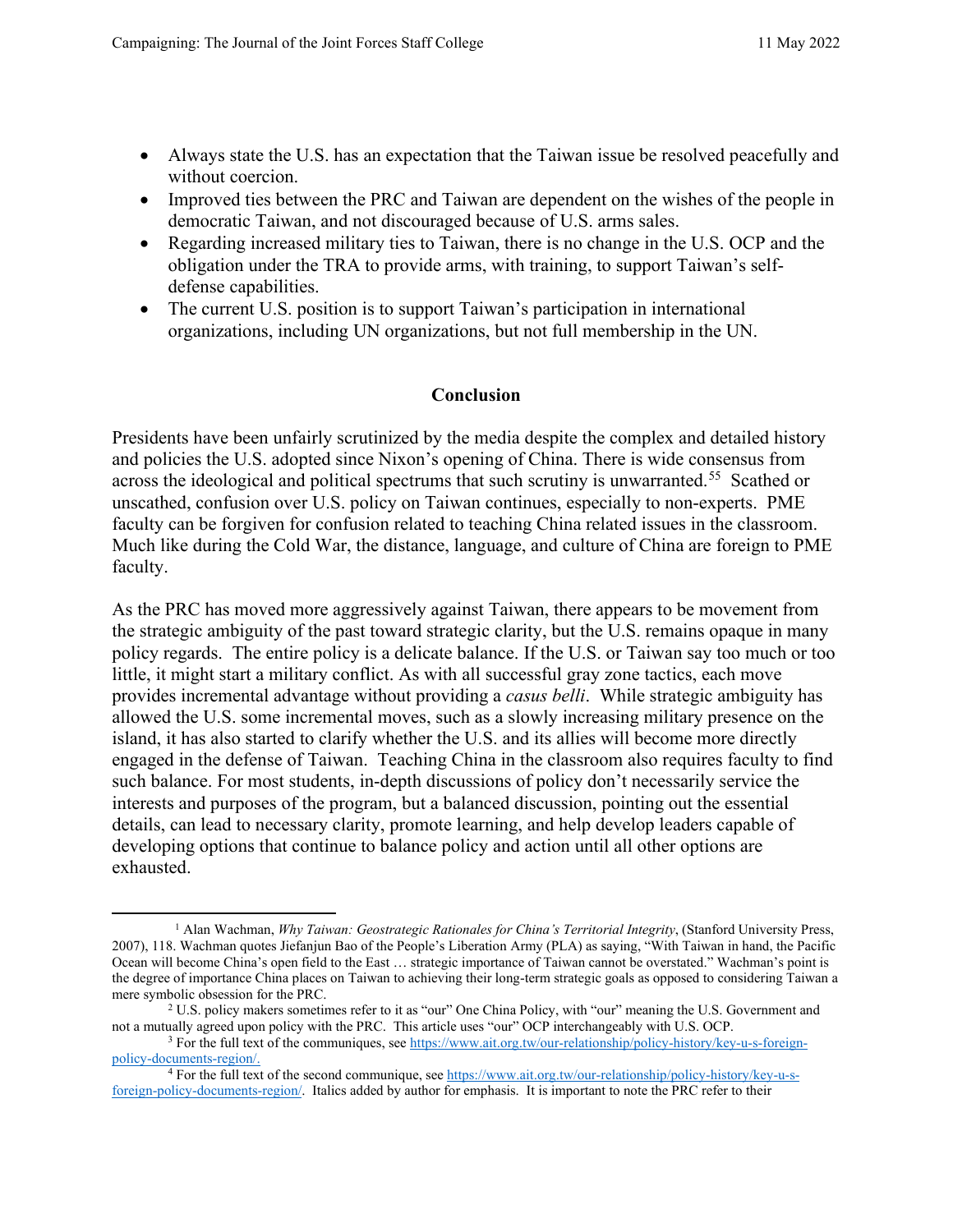interpretation as "One China Principle," and U.S. government officials distinguish between the two interpretations by calling it the U.S. or *our* "One China Policy."

<span id="page-9-0"></span><sup>5</sup> U.S. Department of State, Office of Historian, https://history.state.gov/countries/china. See Mutual Defense Treaty Between the United States of America and the Republic of China, 6 U.S.T. 433, TIAS No. 3178, 101 Cong. Rec. 1379. Goldwater v. Carter, 444 U.S. 996 (1979) in which Senator Goldwater challenged the termination of the treaty without consultation with the Senate.

<sup>6</sup> See TRA, section 2(b).

<sup>7</sup> Keikichi Takhashi, "How Unique is Trump's China Policy," *The Diplomat*, June 17, 2020,

<span id="page-9-2"></span><span id="page-9-1"></span>[https://thediplomat.com/2020/06/how-unique-is-trumps-china-policy/.](https://thediplomat.com/2020/06/how-unique-is-trumps-china-policy/) The U.S. policy has not changed and is likely to continue. Both Presidents Bush and Biden have stated that there is a commitment to defend Taiwan should it be attacked by the PRC, even if later White House statements indicate that there is "no change" in our OCP.

<sup>8</sup> Miki Okuyama, "Taiwan features in Japan-Australia 2+2 statement," Nikkei Asia, June 10, 2021,

<span id="page-9-3"></span><https://asia.nikkei.com/Politics/International-relations/Taiwan-features-in-Japan-Australia-2-2-statement> (accessed March 15, 2022); Reuters, "'Inconceivable' Canberra would not Join US to defend Taiwan, Australian defense chief says," November 12, 2021[, https://www.reuters.com/world/asia-pacific/inconceivable-australia-would-not-join-us-defend-taiwan-australian-defence-](https://www.reuters.com/world/asia-pacific/inconceivable-australia-would-not-join-us-defend-taiwan-australian-defence-2021-11-12/)[2021-11-12/](https://www.reuters.com/world/asia-pacific/inconceivable-australia-would-not-join-us-defend-taiwan-australian-defence-2021-11-12/) (accessed March 15, 2022); Anthony Kuhn, "After Being Silent for Decades, Japan Now Speaks Up About Taiwan – And Angers China," NPR, August 2, 2021[, https://www.npr.org/2021/07/26/1020866539/japans-position-on-defending-taiwan](https://www.npr.org/2021/07/26/1020866539/japans-position-on-defending-taiwan-has-taken-a-remarkable-shift)[has-taken-a-remarkable-shift.](https://www.npr.org/2021/07/26/1020866539/japans-position-on-defending-taiwan-has-taken-a-remarkable-shift) Yashide Nakayama, Japan Defense Minister, stated: "We have to protect Taiwan, as a democratic country."

<span id="page-9-4"></span><sup>9</sup> Susan V. Lawrence, *President Reagan's Six Assurances to Taiwan*, CRS Report No. IF11665 (Washington D.C. Congressional Research Service, 2020), https://crsreports.congress.gov/product/pdf/IF/IF11665. Note that the recent 2022 White House USINDOPACOM strategy also reaffirmed the Six Assurances.<br><sup>10</sup> TRA, section 2(b)(3).

<sup>11</sup> TRA, section  $2(b)(4)$ .

<sup>12</sup> See New York Times, "Full Text of Clinton's Speech on China Trade Bill," March 9, 2000.

<span id="page-9-7"></span><span id="page-9-6"></span><span id="page-9-5"></span>[https://www.iatp.org/sites/default/files/Full\\_Text\\_of\\_Clintons\\_Speech\\_on\\_China\\_Trade\\_Bi.htm.](https://www.iatp.org/sites/default/files/Full_Text_of_Clintons_Speech_on_China_Trade_Bi.htm) President Clinton stated: "we will continue to reject the use of force as a means to resolve the Taiwan question, making absolutely clear that the issues between Beijing and Taiwan must be resolved peacefully and with the assent of the people of Taiwan."

<span id="page-9-8"></span><sup>13</sup> Susan V. Lawrence, *U.S.-Taiwan Relationship: Overview of Policy Issues*, CRS Report No. IF10275 (Washington D.C. Congressional Research Service, 2021), https://crsreports.congress.gov/product/pdf/IF/IF10275. Taiwan's status is unsettled in accordance with the outcome of the 1951 San Francisco Peace Treaty. President Truman also declared in 1950 that the "determination of the future status of Formosa (Taiwan) must await the restoration of security in the Pacific," while ordering the  $7<sup>th</sup>$  Fleet in the Taiwan Straits.<br><sup>14</sup> See text of (now declassified) State Department cable 238183, Assurances for Taiwan," August 17, 1982, from

<span id="page-9-9"></span>Secretary of State George Schultz to American Institute in Taiwan (AIT), https://www.ait.org.tw/our-relationship/policy-history/key-u-s-foreign-policy-documents-region/six-assurances-1982/.

<span id="page-9-10"></span><sup>15</sup> This situation might be akin to when Jordon ceded its sovereignty over the West Bank with no indication over which entity it ceded it to. Note Taiwan had also been formerly Dutch and Spanish colonies, and Taiwan is sometimes called the island of Formosa from the Portuguese name (as used in the San Francisco Treaty 1951). The last of the Ming Dynasty forces had retreated to Taiwan in the 17th century and displaced the Dutch. Eventually, the Qing Dynasty (the last dynasty of China, and as Manchus, some considered them not to be Han Chinese) gained nominal control over the island. During this time much of the island was really controlled by an indigenous population (genetically, closer to Polynesians). See PLOS Biology (NIH), Mitochondrial DNA Provides a Link between Polynesians and Indigenous Taiwanese," (July 2005), https://www.ncbi.nlm.nih.gov/pmc/articles/PMC1166355/.

<span id="page-9-12"></span><span id="page-9-11"></span><sup>16</sup> See April 2021 State Department revised guidelines on interacting with Taiwan.<br><sup>17</sup> Inspector General, U.S. Department of State, "Inspection of the American Institute in Taiwan," Report #ISP-I-12-12A, Feb. 2012, p. 3.

<sup>18</sup> James Mann, "Between China the U.S.," *Washington Post*, January 10, 1999,

<span id="page-9-13"></span>[https://www.washingtonpost.com/archive/opinions/1999/01/10/between-china-and-the-us/b540ea0c-3bdb-4b1a-8152-](https://www.washingtonpost.com/archive/opinions/1999/01/10/between-china-and-the-us/b540ea0c-3bdb-4b1a-8152-8230b7a47184/)

<span id="page-9-14"></span><sup>19</sup> Steven Greenhouse, "Clinton Rebuffs Senate on Letting Taiwan President Visit the U.S.," *The New York Times*, May 11, 1995,<https://www.nytimes.com/1995/05/11/world/clinton-rebuffs-senate-on-letting-taiwan-president-visit-us.html> (accessed March 15, 2022). The Senate voted 97-1 and the House voted unanimously 360-0 to grant the visa.

<span id="page-9-15"></span><sup>20</sup> William Cole, "Taiwan President Tsai Ing-wen visits Honolulu over Chinese government's objections," Star *Advertiser*, March 27, 2019, https://www.staradvertiser.com/2019/03/27/hawaii-news/taiwan-is-a-trusted-partner-of-u-s-<br>president-tsai-ing-wen-says-in-honolulu/.

<span id="page-9-17"></span><span id="page-9-16"></span><sup>21</sup> Robert Delaney, "US announces new policy encouraging government ties with Taiwan officials," *South China Morning Post, April 10, 2021, https://www.scmp.com/news/china/diplomacy/article/3129013/us-announces-new-policy-*<br>encouraging-government-ties-taiwan.

<sup>22</sup> For population and size data, see SidmartinBio[, https://www.sidmartinbio.org/what-is-the-physical-size-of-taiwan/.](https://www.sidmartinbio.org/what-is-the-physical-size-of-taiwan/)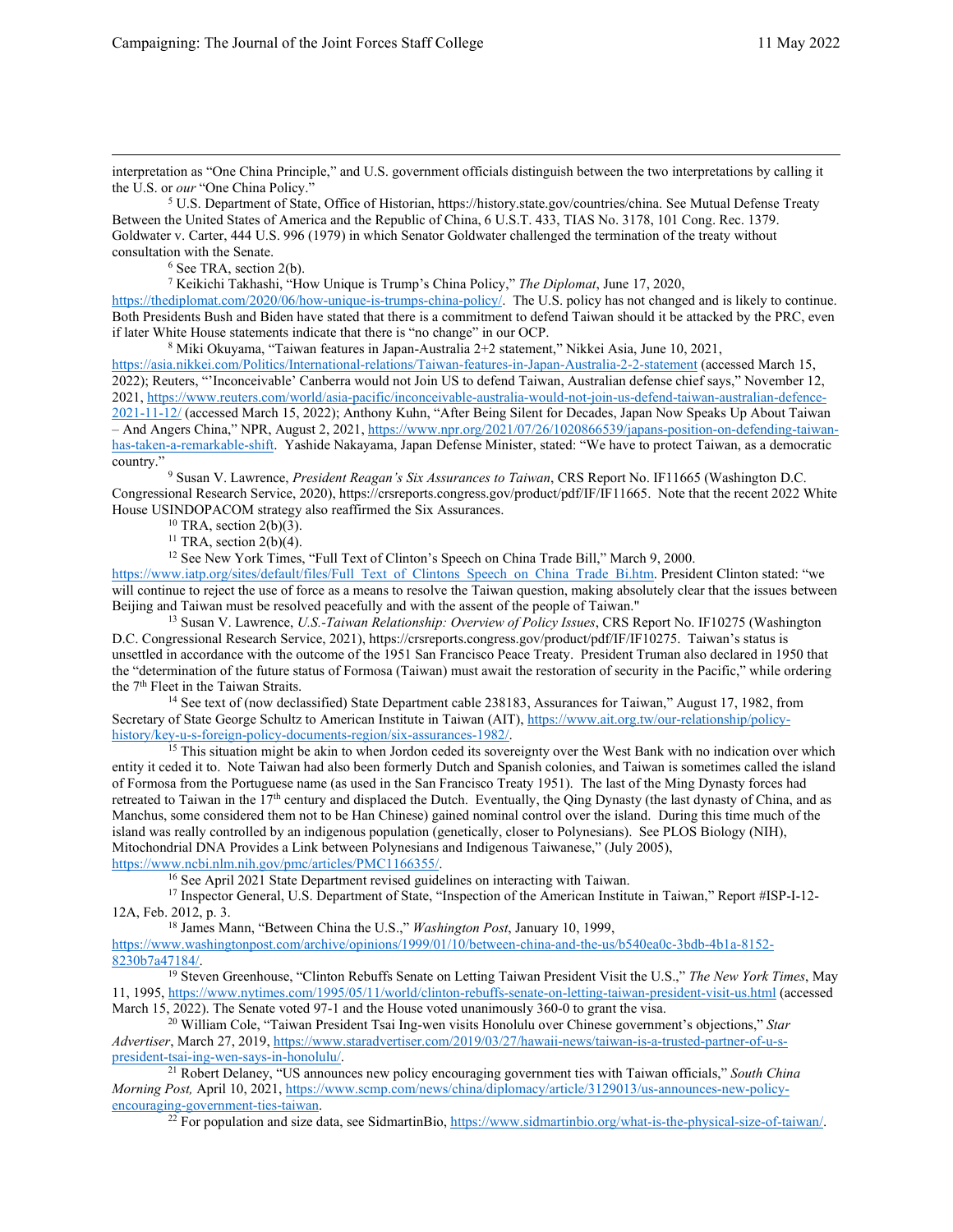<span id="page-10-0"></span><sup>23</sup> See Nick Kembel, "Taiwanese Language: History, Examples, and More About Taiwan's Languages;" (November 2020)[, https://www.nickkembel.com/taiwanese-language-guide/.](https://www.nickkembel.com/taiwanese-language-guide/) The Taiwanese language is probably based in Fujianese but is very different than what used to be the ROC official language of Mandarin.

<span id="page-10-1"></span><sup>24</sup> See Yu-hsiu Hsu, "Life Under Martial Law: It was Suddenly Over, But Then What?" *The Taiwan Gazette* (2019). [https://www.taiwangazette.org/news/2019/7/14/life-under-martial-law-it-was-suddenly-over-but-then-what.](https://www.taiwangazette.org/news/2019/7/14/life-under-martial-law-it-was-suddenly-over-but-then-what) Some have accused

<span id="page-10-2"></span> $\hat{z}^2$  Although there have been various polls, one might surmise that most of the people in Taiwan prefer a peaceful relationship with China but reject a fate similar to that of Hong Kong under PRC rule. The poll wording and apprehension that the PRC would attack Taiwan should it declare independence always affect the results.

<span id="page-10-3"></span><sup>26</sup> See Lev Nachman and Brian Hioe, "No, Taiwan's President isn't Pro-Independence," *The Diplomat*, April 23, 2020, [https://thediplomat.com/2020/04/no-taiwans-president-isnt-pro-independence/.](https://thediplomat.com/2020/04/no-taiwans-president-isnt-pro-independence/) Note: that the DPP used to have a party platform that sought formal independence, but now has simply declared that is already is.

<span id="page-10-4"></span><sup>27</sup> Monique Chu and Shu-ling Ko, "We Trust Chen on Plebiscite Pledge, U.S. Institute Says," *Taipei Times*, June 24, 2003, https://www.taipeitimes.com/News/taiwan/archives/2003/06/24/2003056520.

<span id="page-10-5"></span><sup>28</sup> Lawrence Chung, "Coronavirus: U.S. supports Taiwan joining WHO events in ministerial phone call," *South China Morning Post,* Apr 28, 2020[, https://www.scmp.com/news/china/diplomacy/article/3081885/coronavirus-us-supports-taiwan](https://www.scmp.com/news/china/diplomacy/article/3081885/coronavirus-us-supports-taiwan-joining-who-events-ministerial)[joining-who-events-ministerial](https://www.scmp.com/news/china/diplomacy/article/3081885/coronavirus-us-supports-taiwan-joining-who-events-ministerial) (accessed March 15, 2022). Robert Delaney, "US announces new policy encouraging government ties with Taiwan officials," *South China Morning Post,* Apr 10, 2021,

<span id="page-10-6"></span>[https://www.scmp.com/news/china/diplomacy/article/3129013/us-announces-new-policy-encouraging-government-ties-taiwan.](https://www.scmp.com/news/china/diplomacy/article/3129013/us-announces-new-policy-encouraging-government-ties-taiwan) 29 Richard C. Bush, "Thoughts on U.S. Arms Sales to Taiwan," *Brookings*, January 14, 2014,

<span id="page-10-7"></span>https://www.brookings.edu/on-the-record/thoughts-on-u-s-arms-sales-to-taiwan/.<br><sup>30</sup> Meaning the PRC could have a capitalist and quasi-democratic Hong Kong (and democratic Taiwan) within the<br>sovereignty of the PRC.

<span id="page-10-8"></span><sup>31</sup> Derek Grossman, "Why China is Intensifying Its Military Flights Against Taiwan," *The Rand Blog*, February 21, 2022[, https://www.rand.org/blog/2022/02/why-china-is-intensifying-its-military-flights-against.html.](https://www.rand.org/blog/2022/02/why-china-is-intensifying-its-military-flights-against.html) In 1995, to show displeasure that a candidate was about to be popularly elected as ROC President, and because Congress voted unanimously (minus one) to grant him a personal visa to visit the U.S. (over Secretary of State Christopher's assurance that the U.S. would not), the PRC shot several rounds of missiles into the Taiwan Straits, prompting the U.S. to send two carrier groups into the region. The PRC has spent the past 25 years engaging in a massive military buildup aimed, in part, at denying the U.S. from access to the area should the PRC move against Taiwan militarily. Most recently, the PRC has conducted multiple amphibious exercises and mock air raids into Taiwan's air defense perimeter.

<span id="page-10-9"></span><sup>32</sup> See Oriana Skylar Mastro, Statement before the U.S.-China Economic and Security Review Commission on 'Deterring PRC Aggression Towards Taiwan,' "The Precarious State of Cross-Strait Deterrence," February 18, 2021, https://www.uscc.gov/sites/default/files/2021-02/Oriana\_Skylar\_Mastro\_Testimony.pdf.

<span id="page-10-10"></span>[https://www.uscc.gov/sites/default/files/2021-02/Oriana\\_Skylar\\_Mastro\\_Testimony.pdf.](https://www.uscc.gov/sites/default/files/2021-02/Oriana_Skylar_Mastro_Testimony.pdf) 33 Eric Cheung, Will Ripley, and Gladys Tsai, "How Taiwan is trying to defend against cyber 'World War III'," *CNN* 

<span id="page-10-11"></span>Business, July 23, 2021, [https://www.cnn.com/2021/07/23/tech/taiwan-china-cybersecurity-intl-hnk/index.html.](https://www.cnn.com/2021/07/23/tech/taiwan-china-cybersecurity-intl-hnk/index.html)<br><sup>34</sup> John Feng, "China Wants to Take Taiwan 'Without a Fight,' Says Defense Report," *Newsweek*, November 9, 2021 [https://www.msn.com/en-us/news/world/china-wants-to-take-taiwan-without-a-fight-says-defense-report/ar-AAQvkiH.](https://www.msn.com/en-us/news/world/china-wants-to-take-taiwan-without-a-fight-says-defense-report/ar-AAQvkiH)

<span id="page-10-12"></span><sup>35</sup> Some might define "strategic ambiguity" to primarily mean ambiguous with regards to whether the U.S. would actually defend Taiwan from attack.

<span id="page-10-13"></span><sup>36</sup> See John Bolton and Derik Zitelman, "Why Taiwan Matters to the United States," *The Diplomat*, August 23, 2021, [https://thediplomat.com/2021/08/why-taiwan-matters-to-the-united-states/.](https://thediplomat.com/2021/08/why-taiwan-matters-to-the-united-states/) They state: "To the U.S., Taiwan is a critical link, if replaceable, in the First Island Chain, while to the PRC the island acts as a "cork in the bottle" of China's ability to project power in the East China Sea." The strategic importance of Taiwan should be the subject of another paper or intelligence analysis, but in short, there are military, economic, and political reasons to consider Taiwan in such as way. Taiwan lies on the critical first island chain which may delay the break-out of any PRC blue water navy, the Taiwan Straits are an important commercial shipping zone, and the U.S. position towards Taiwan is seen by major allies as an indicator of U.S. resolve. For data on commercial shipping traffic can be tracked here: https://www.marinevesseltraffic.com/TAIWAN-STRAIT/ship-traffic-trac

<span id="page-10-14"></span> $37$  President Biden recently held a "Democracy Summit" of world democracies, including Taiwan, to emphasize just this policy. [https://www.state.gov/summit-for-democracy/.](https://www.state.gov/summit-for-democracy/)

<span id="page-10-15"></span><sup>38</sup> Yu-jie Chen and Jerome A. Cohen, "Why Dies the WHO Exclude Taiwan?" *Council on Foreign Relations,* April 9, 2020[, https://www.cfr.org/in-brief/why-does-who-exclude-taiwan.](https://www.cfr.org/in-brief/why-does-who-exclude-taiwan)

<sup>39</sup> [https://www.worldatlas.com/articles/which-countries-recognize-taiwan-as-a-country.html.](https://www.worldatlas.com/articles/which-countries-recognize-taiwan-as-a-country.html)

<span id="page-10-17"></span><span id="page-10-16"></span><sup>40</sup> Laurence Norman and Drew Hinshaw, "China Presses EU Over Taiwan by Targeting One of Smallest Members," *Wall Street Journal,* December 15, 2021[, https://www.wsj.com/articles/china-presses-eu-over-taiwan-by-targeting-one-of](https://www.wsj.com/articles/china-presses-eu-over-taiwan-by-targeting-one-of-smallest-members-11639579784)[smallest-members-11639579784;](https://www.wsj.com/articles/china-presses-eu-over-taiwan-by-targeting-one-of-smallest-members-11639579784) Andrew Higgins, "Lithuania vs. China: A Baltic Minnow Defies a Rising Superpower," *The New York Times,* September 30, 2021[, https://www.nytimes.com/2021/09/30/world/europe/lithuania-china-disputes.html;](https://www.nytimes.com/2021/09/30/world/europe/lithuania-china-disputes.html) Shunsuke Tabeta, "Beijing slams 7-Eleven for labeling Taiwan a country on website," Asia Nikkei, January 7, 2022, [https://asia.nikkei.com/Business/Retail/Beijing-slams-7-Eleven-for-labeling-Taiwan-a-country-on-website.](https://asia.nikkei.com/Business/Retail/Beijing-slams-7-Eleven-for-labeling-Taiwan-a-country-on-website)